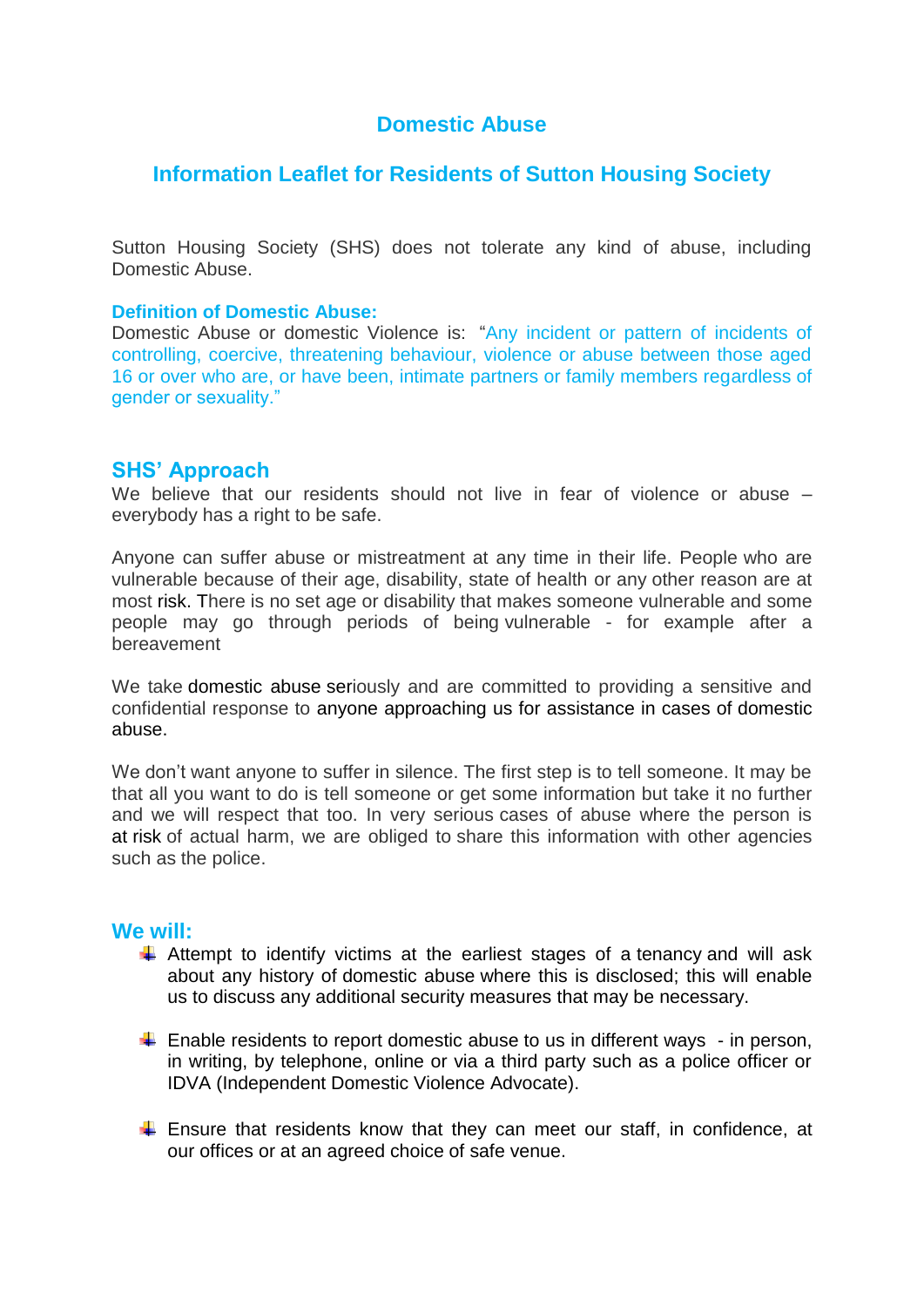$\ddot$  Share information, when appropriate, with our colleagues from the Safer Sutton Community Safety team. This includes the Multi Agency [Risk](https://aha.adactushousing.co.uk/Information?t=593;d=436) Assessment Conferences (MARAC) and enables us to actively support our residents and to work with agencies specifically involved in [domestic abuse](https://aha.adactushousing.co.uk/Information?t=932;d=436) cases.

MARAC can produce multi-agency action plans in response to high [risk](https://aha.adactushousing.co.uk/Information?t=592;d=436) cases. For cases which meet the MARAC threshold or if we have child protection concerns, we have a legal duty to share this with agencies. In cases where the threshold is not met, with the agreement of the victim, we will make referrals to other support from relevant agencies (vulnerability conferences, police, victim support etc.).

- $\downarrow$  Provide improved security to a victim's home (e.g. security lights, window locks) where a need is identified.
- $\downarrow$  Ensure that people experiencing [domestic abuse](https://aha.adactushousing.co.uk/Information?t=932;d=436) access appropriate services as early as possible and are given advice to allow them to make choices about what to do next.
- $\downarrow$  Follow the relevant child protection procedures if we believe a child is at [risk](https://aha.adactushousing.co.uk/Information?t=592;d=436) due to an [abusive](https://aha.adactushousing.co.uk/Information?t=418;d=436) relationship.
- $\downarrow$  Provide support and guidance to employees experiencing [domestic abuse.](https://aha.adactushousing.co.uk/Information?t=932;d=436)

## **What is abuse or mistreatment?**

Abuse or mistreatment can range from:

**Physical:** Pushing, slapping, hitting, restraining, keeping a person in a room, in bed or in a chair against their will.

**Emotional and Physiological:** Using threats, humiliation, intimidation, swearing, spitting and shouting, ignoring or isolating someone and not allowing them to join in. Denying a person privacy or not allowing them to be alone with other people.

**Sexual:** Making unwelcome comments, signs and gestures, touching someone sexually when they do not want to be touched, rape.

**Controlling behaviour:** A range of acts aimed at making a person subordinate and/or dependent by isolating them from support networks (family/friends), exploiting their resources, depriving them of the means needed for independence, resistance and escape and regulating their everyday behaviour.

**Coercive behaviour:** An act or a pattern of acts of assault, threats, humiliation and intimidation or other abuse that is used to harm, punish, or frighten their victim. This includes forced marriage and 'honour violence'.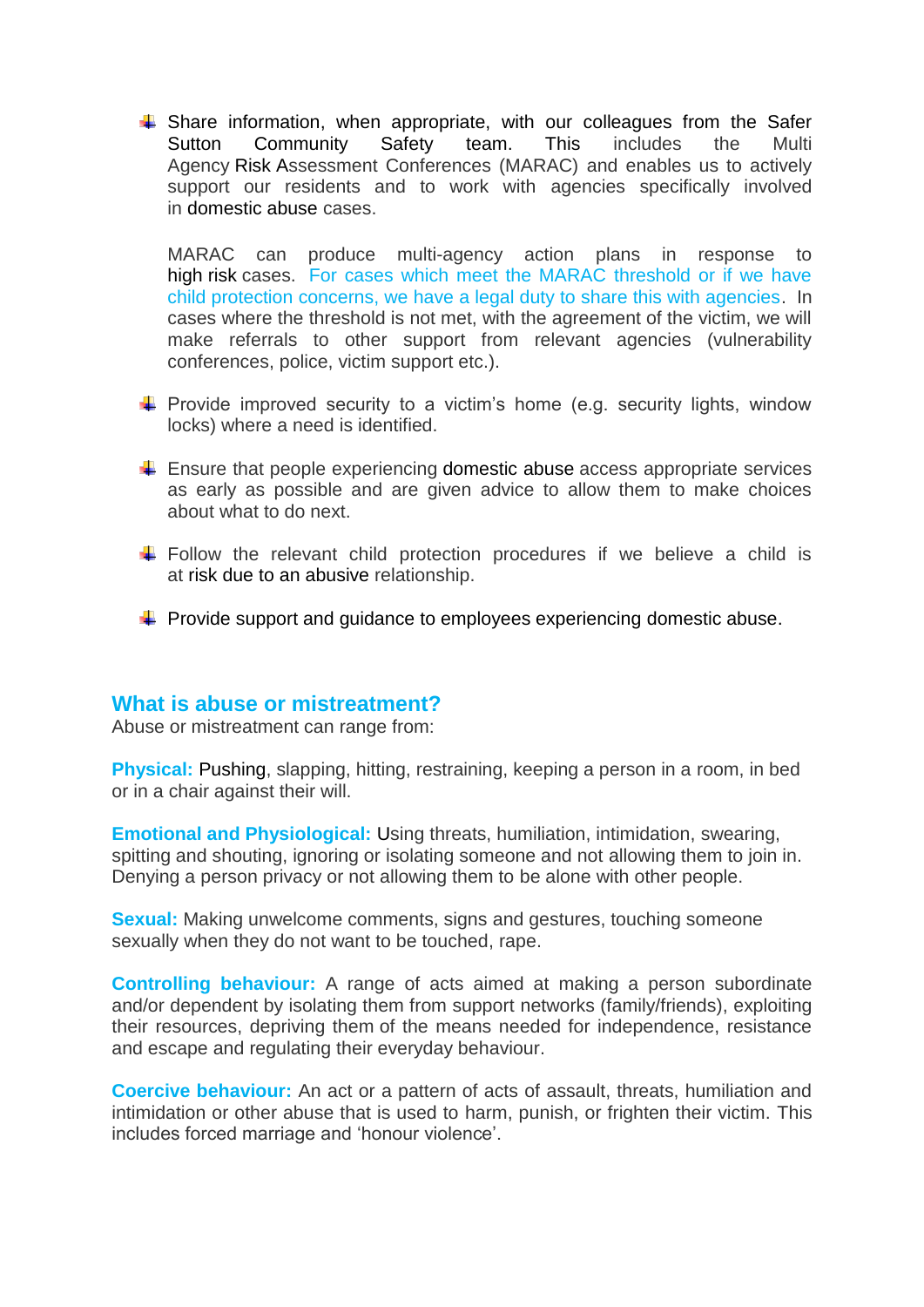**Financial:** Misuse of finances, exploitation, theft, using someone's possessions or funds for personal gain.

**Neglect:** Withholding medication or the provision of medical assistance and not assisting someone who needs help to get washed or wear clean clothes or deal with their personal hygiene when they are supposed to be receiving that help.

**Institutional:** This can happen in accommodation when people are mistreated because of poor or inadequate care, neglect, bullying or poor practice that effects that service.

**Discriminatory:** Behaviour based on race or sexuality or harassment, slurs or maltreatment because of someone's race, gender, disability, age, faith, culture or sexual orientation.

If you feel our staff are responsible for abuse or mistreatment you must [contact](https://aha.adactushousing.co.uk/Information?t=20;d=546)  [us](https://aha.adactushousing.co.uk/Information?t=20;d=546) and report this immediately to a senior manager or an external agency such as a Local Authority Safeguarding Team, Social Care Team or the Police.

## **Responding to a report of [Domestic](https://aha.adactushousing.co.uk/Information?t=932;d=436) Abuse**

On receiving a report of [domestic abuse](https://aha.adactushousing.co.uk/Information?t=932;d=436) directly from a victim, a face to face interview with the victim will be offered within 24 hours. Where this is not possible due to the weekend, or a bank holiday, the person will be referred to a relevant support agency or interviewed on the next available working day.

Where a report of [domestic abuse](https://aha.adactushousing.co.uk/Information?t=932;d=436) is received via a professional third party e.g. a police officer, we will seek to establish what details have been taken from the victim, what support is in place and what is required from us. Where required we will then contact the victim directly and offer an interview as above.

## **Carrying out an initial interview**

- Interviews will be carried out in a sensitive and supportive manner
- Immediate housing options and [tenancy](https://aha.adactushousing.co.uk/Information?t=40;d=436) rights will be discussed
- Contact with the police and medical services will be discussed
- A referral to MARAC will be made if the threshold is met
- Advice of support available (National Centre for Domestic Violence, Women's Aid, Citizens Advice etc.) will be given.

At the end of this interview, the Officer should agree with the victim what action will be taken. The victim will then be written to (or contacted by other preferred means) within working two days with the agreed action plan.

## **Further action**

The Officer will ensure that contact is maintained with the victim until it's agreed that support from SHS is no longer necessary. Further contact with the victim may include discussion on issues such as: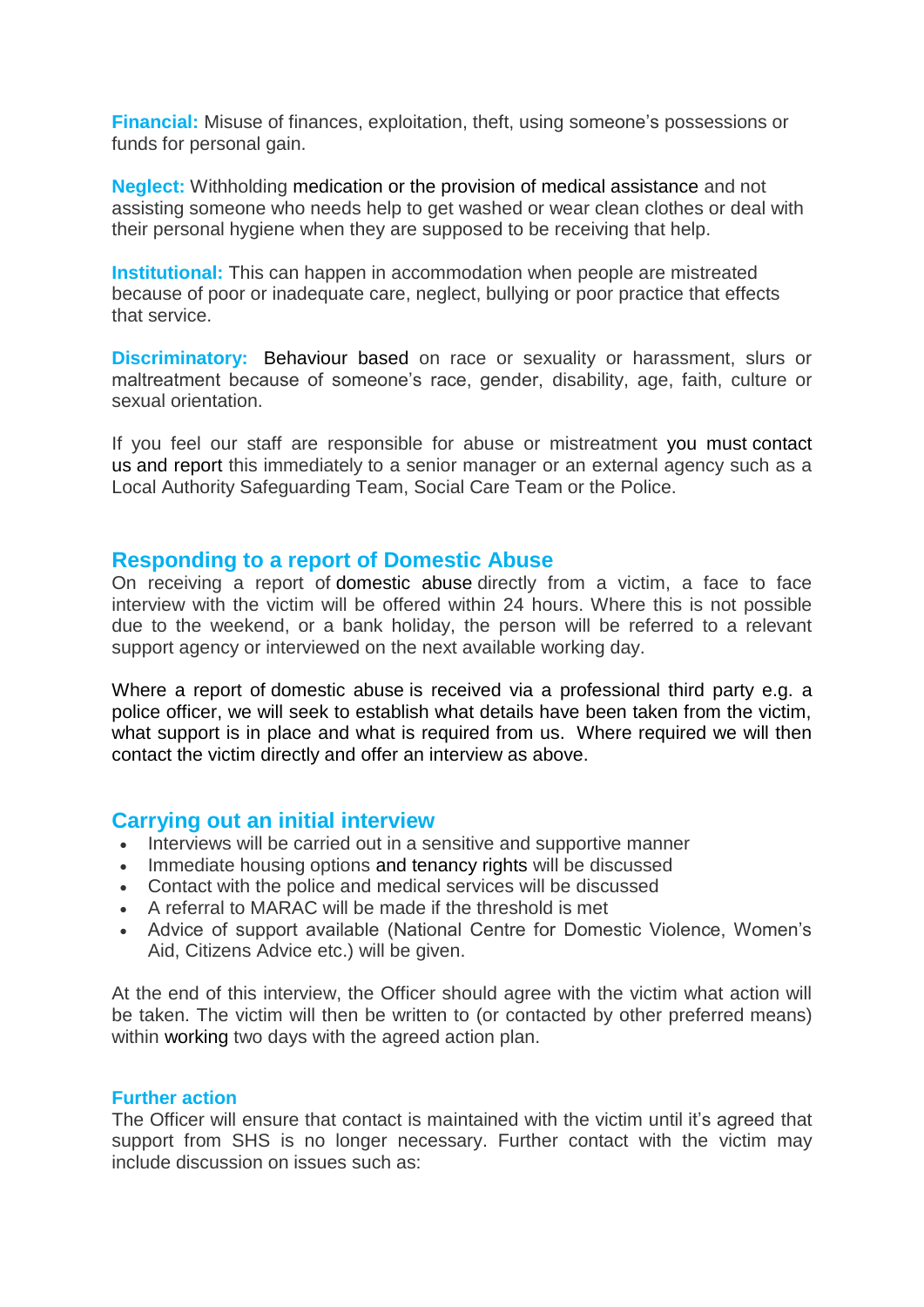- Contacting the police if not already done so
- Longer term housing options
- Advice on welfare benefits
- Legal action to be taken against the perpetrator
- Re-housing options
- Referral to Women's Aid
- Referral to National Centre for Domestic Violence
- Advice on how to self refer to National Centre for Domestic Violence

Where possible, we will assist and support the victim to enable them to remain in their home. (This could include a referral to suitable local agency). In some cases however, the victim may feel unable to return to their home, either in the immediate or longer term - for example if the perpetrator remains in the property or in the locality of the property.

We do not have access to emergency or temporary housing. If the victim can not return home and has nowhere else to stay, advice will be offered regarding options for rehousing with the local authority or other agency.

If the victim is the sole tenant consideration will be given to a [transfer](https://aha.adactushousing.co.uk/Information?t=10;d=436) request. The appropriate officer will decide whether the request will qualify as a Management Transfer. Evidence may be required from the Police or another agency before a management [transfer](https://aha.adactushousing.co.uk/Information?t=10;d=436) is granted.

Where a management [transfer](https://aha.adactushousing.co.uk/Information?t=10;d=436) is offered to a victim, this will normally be on a 'like for like' basis and where possible, depending on the wishes of the victim, away from the victim's local area.

## **Legal action against the perpetrator**

#### [Eviction](https://aha.adactushousing.co.uk/Information?t=1496;d=436) of perpetrator

The Housing Act 1996 created the power for [housing associations](https://aha.adactushousing.co.uk/Information?t=156;d=436) to evict a perpetrator of [domestic abuse,](https://aha.adactushousing.co.uk/Information?t=932;d=436) whether or not they are a joint or sole tenant of the property.

This option will usually be considered where the victim (and his/her dependants) has left the property and the perpetrator remains in a property. Consideration also needs to be given to the likely success of the action based on what evidence is available.

The option to evict a perpetrator will be discussed with the victim and they will be reassured of necessary support from the company or other agencies.

The perpetrator will be advised in writing of SHS' intention to seek possession of the property using Ground 14a Domestic Violence. The Notice must also be served on the partner who has left (whether they were a joint tenant or not). If the property is not vacated by the effective date of the Notice of Seeking Possession, legal advice will be sought and solicitors appointed as appropriate.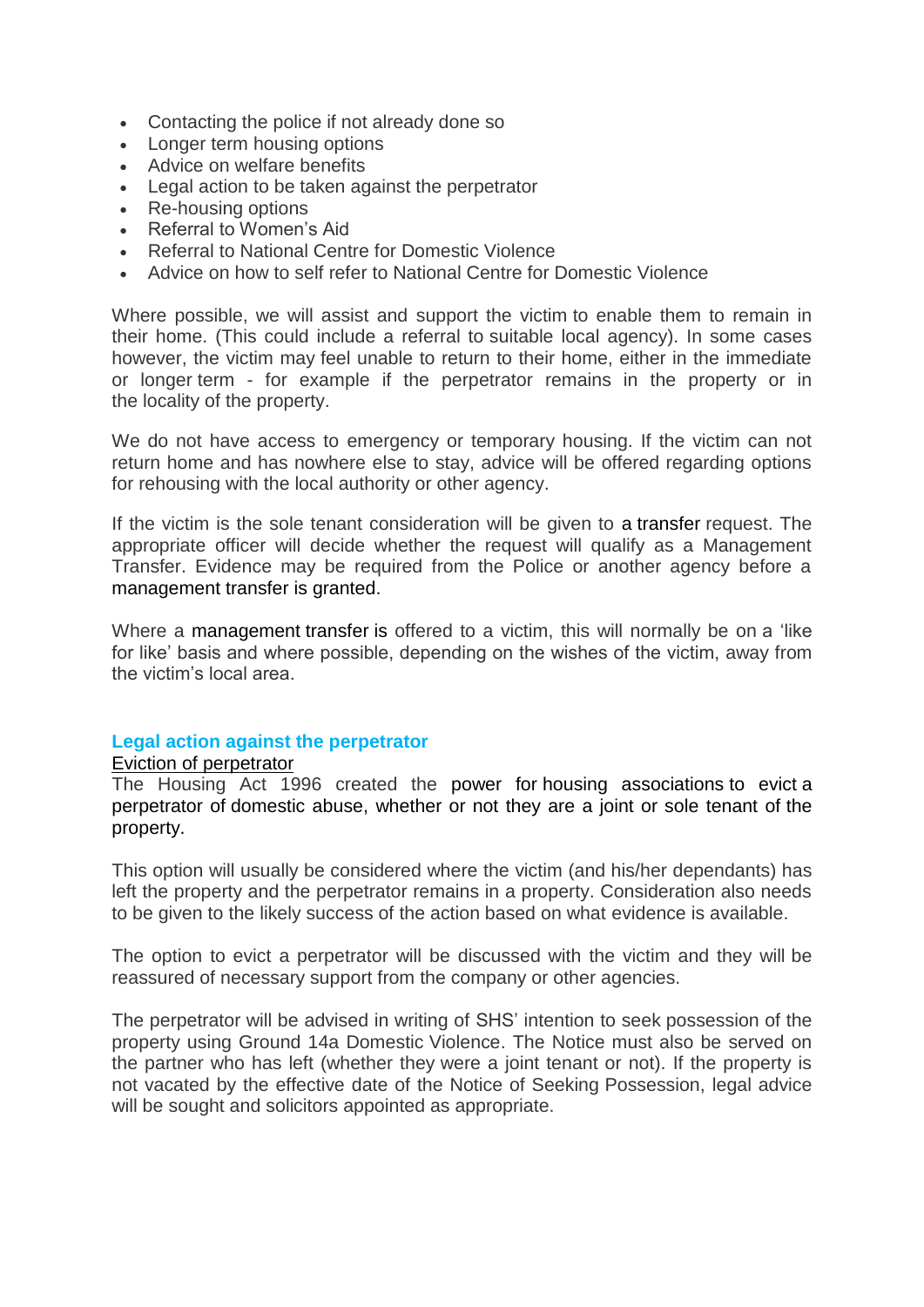#### **Injunctions**

Injunctions against the perpetrator can be sought by both the victim, SHS or the National Centre for Domestic Violence on behalf of the victim. In cases of [domestic](https://aha.adactushousing.co.uk/Information?t=932;d=436)  [abuse,](https://aha.adactushousing.co.uk/Information?t=932;d=436) an injunction would normally involve the perpetrator being not allowed to come into the locality of the victim's home.

#### **Damage to and security of the property**

We will consider arranging and paying for additional security of a property in order that a victim of [domestic abuse](https://aha.adactushousing.co.uk/Information?t=932;d=436) feels safe to return. This may include items such as lock changes or additional door or window locks.

Where the police wish to install additional security, permission will be given immediately subject to agreement on who will maintain such items.

In cases where the property has been damaged by a perpetrator of domestic abuse, [repairs](https://aha.adactushousing.co.uk/Information?t=94;d=436) will be carried out in line with our Repairs policy. Although a crime reference number is usually required, in exceptional circumstances, the appropriate officer has the authority to waiver this condition.

Any damage will be photographed and noted and a recharge raised to the perpetrator. Where appropriate, the company may seek to take direct action against the perpetrator and report the damage to the police as a crime.

# **Victims' responsibilities**

We will provide support and assistance to victims as outlined in this leaflet. Victims are responsible for working with us and support agencies to make the support work. Where victims fail to engage and show no signs of a willingness to engage, and where the behaviour is having an impact on neighbours, we may consider addressing the behaviour under our Anti-social Behaviour Policy.

Victims are responsible for adhering to their [tenancy agreement.](https://aha.adactushousing.co.uk/Information?t=42;d=436) Breaches of the [tenancy agreement](https://aha.adactushousing.co.uk/Information?t=42;d=436) will be addressed in accordance with the relevant policy, ensuring any action taken is reasonable and proportionate given the victim's circumstance and the impact of their [tenancy](https://aha.adactushousing.co.uk/Information?t=40;d=436) breach.

#### **Confidentiality/Data Sharing**

We recognise that incidents of [Domestic Abuse](https://aha.adactushousing.co.uk/Information?t=931;d=436) are extremely sensitive, private incidents for victims to report and will ensure total confidentiality on any cases that are reported.

We may share relevant information with local agencies such as the police, to deal with cases more effectively by either gathering extra evidence to carry out enforcement measures against the perpetrator or sharing information in the interests of the victim and/or their dependants to provide better or more effective support.